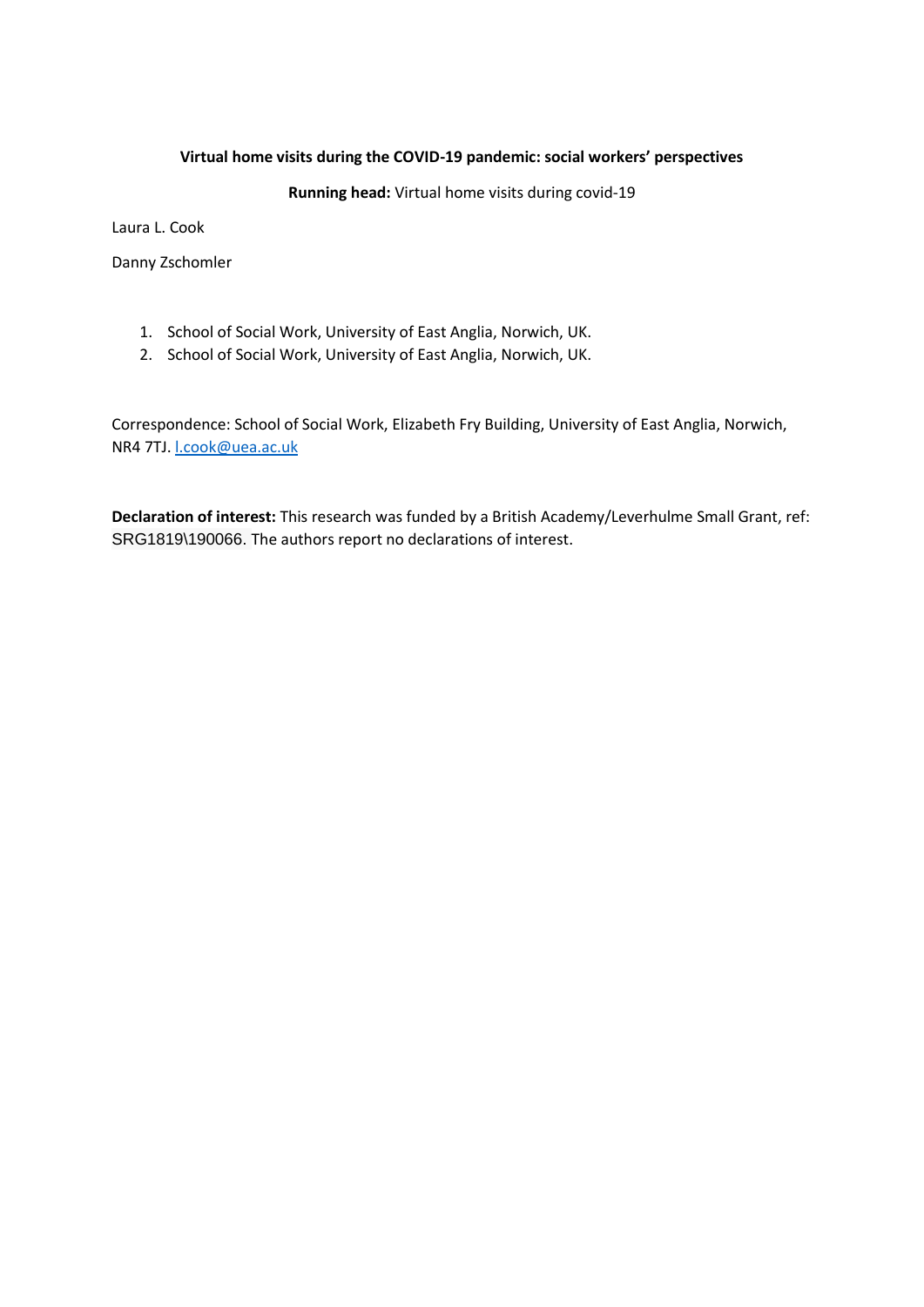### **Abstract**

The home visit is a key aspect of child and family social work. Following the announcement of lockdown in England, all but the most urgent of home visits 'went virtual' overnight. During lockdown, we spoke to 31 child and family social workers across 9 local authorities in England as they began to undertake virtual home visits. Here, we focus on social workers' reflections on virtual practice and consider the possibilities, limitations and future implications of virtual home visiting.

**Keywords**: home visits, covid-19, social work practice, practitioner perspectives, lockdown

### **Introduction**

Child and family social work involves getting close to children physically, emotionally and cognitively in order to understand their experiences, their needs and to assess their safety. Such 'intimate practice' (Ferguson, 2017: 5) involves listening, talking, seeing, feeling, as well as professional touch (Baeza et al, 2018). Recent research indicates that the physical environment of the home can both complicate and enrich the tasks of assessment and intervention with children and families (Cook, 2020; Saltiel and Lakey, 2019). The embodied, sensory experience of the home visit, such as strong smells and pets (Muzicant and Peled, 2018) together with the emotions experienced by the worker can act as a vital source of information during visits (Ferguson, 2017; Cook, 2020). The shift to virtual home visiting during lockdown therefore had immediate and profound implications for workers' capacity to make sense of children's lives. This article discusses the rapid implementation of virtual home visits in child and family social work, identifying the risks and unexpected benefits of virtual communication with families.

#### **The research**

This rapid response research was carried out between the 19th March - 13th June, 2020, covering the period before and after the announcement of lockdown. During this period, we were already talking to social workers across England as part of an ongoing research project on the retention of experienced workers. We continued to speak to practitioners as the landscape of practice shifted dramatically, and this allowed us to capture social workers' responses to the pandemic as it unfolded. In-depth, qualitative telephone interviews were undertaken with 31 child and family social workers from across 9 local authorities in England. These were audio-recorded, transcribed and analysed using Braun and Clarke's (2006) six-stage model of thematic data analysis.

#### **Findings**

#### **Navigating the virtual home visit**

Following lockdown, the way that social workers engaged with children and families changed overnight. All but the most urgent in-person visits were replaced by virtual contact. In the days following the announcement of lockdown, social workers expressed misgivings about virtual visits. These concerns focused on their ability to build meaningful relationships, support families and complete accurate assessments 'through a computer screen'. However, over the first fortnight, there was a striking change of mood among workers - they began to express much greater optimism about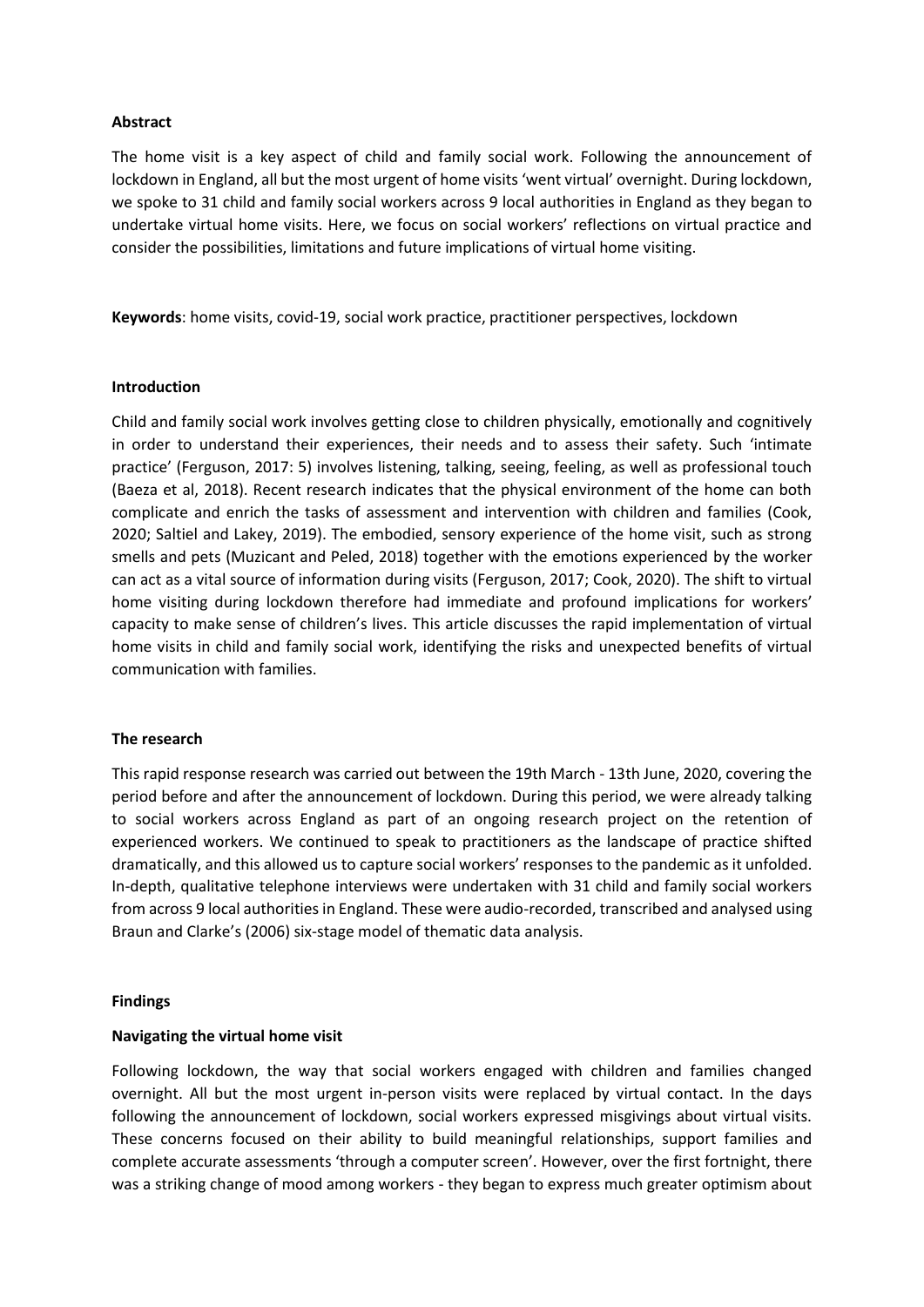the opportunities afforded by virtual practice. Workers described using a variety of platforms for virtual home visits, including FaceTime, WhatsApp, Zoom, Microsoft Teams and Skype. Virtual visits did not replace in-person visits as a straightforward substitute. Instead, virtual communication with families invited a 'little and often' approach. Workers described making greater space for 'chit chat phone calls' and checking in with parents via text. These interactions could pave the way for longer video calls. Interacting with families through a screen created a sense of emotional distance, which workers needed to overcome.

I was chatting with an 11-year-old last week and he was quite engaged as I managed to get Minecraft as a background - so that really worked! He did really well, we weren't sure whether he'd speak to me online, but he did… But it's not the same as being able to sit on the floor and play, and be there. There's that distance to the engagement, I feel. (SW44)

Creativity and improvisation on the part of the social worker has been recognised as key to successful home visiting (Ferguson, 2018). To overcome the sense of distance during virtual home visits, creativity was more important than ever. For young children, the first objective was to orientate them towards the screen to see the social worker. To do this, workers described various creative strategies including singing nursery rhymes as a way to draw infants' gaze towards the mobile device. With older children, workers described instigating basic games over video call, such as noughts and crosses. As they were working from home, workers delved into their own children's toy boxes, using dolls, tea sets and other toys to initiate play through the screen. Some social workers experimented with backgrounds and emojis available on video call platforms. In the example above, locating a Minecraft background was a real breakthrough moment in the social worker's relationship with the child. Once workers had captured the child's interest, they used various creative strategies to gather information. They described asking children to give them a 'tour' of the house using their mobile phone, and using a 'show and tell' approach, encouraging children to bring objects to show them. One social worker described asking a child to 'imagine the room is your spaceship – can you show me round?' These strategies helped social workers to initiate a reciprocal interaction during which they could begin to understand children's experiences and their everyday lives. Recognising the value of a physical link between them and the child, social workers described sending hardcopies of worksheets, genogram templates and other resources in the post. These materials were then used as a focal point in subsequent virtual interactions with children.

## **Advantages of virtual home visits**

The shift to virtual home visiting allowed social workers to be far more responsive to families. Previously workers may have scheduled a visit and travelled to the family home. As practice moved online, workers described making a quick video call in response to a text from a parent. The 'little and often' approach invited by virtual working had some unexpected benefits. Many social workers described understanding more about families' everyday lives, despite the physical distance. Prior to lockdown, many workers spent the greater part of their day travelling to home visits. With the need for travel removed, some workers expressed feeling more energised and focused in their interactions with families and commented that they could be available for a greater number of families throughout the working day. The benefits of virtual communication were particularly apparent in social workers' interactions with young people. Social workers described how online communication – particularly texting - encouraged greater openness: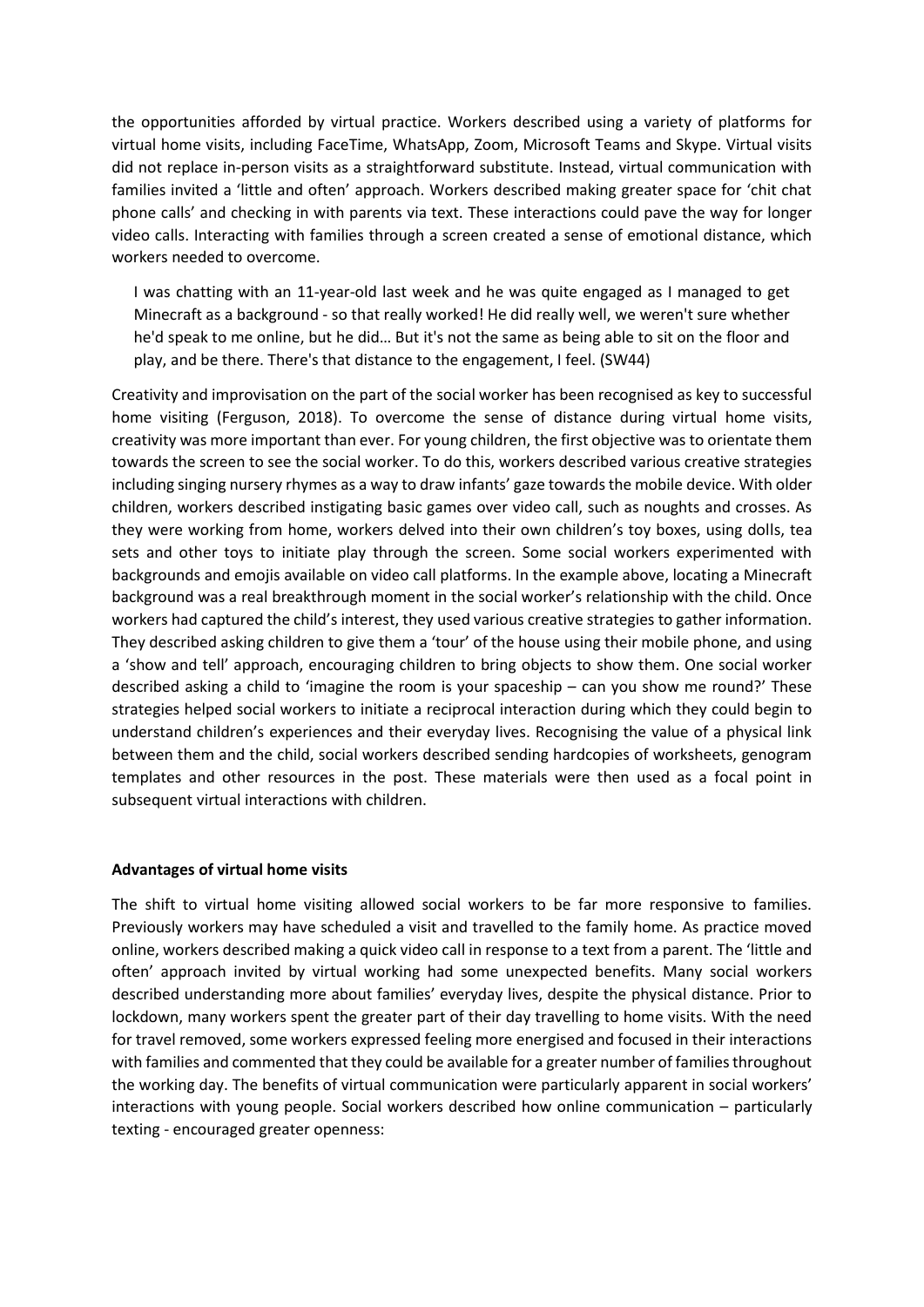I think… some young people… feel more comfortable talking to us over the phone via video, and even having a WhatsApp text conversation. I think that's probably more their world… than sitting in front of someone in a room and having a conversation… I think we probably shy away from that, from doing anything too heavy… around anxieties about it being written down [and] what if its misconstrued, but actually that's how a lot of them communicate with a lot of those friends… online chat services are particularly popular with boys (SW53)

Despite their reservations about text messaging, the indirect nature of texting could encourage more open, frank conversations and provided a 'gentle' way into difficult subjects. When families were able to interact with their social worker 'on their terms' i.e. via text, rather than scheduled visit, some social workers reported improved relationships with parents. Some workers reflected that the children and families they were most worried about at the start of lockdown actually fared better without frequent, intrusive in-person social work visits:

It's quite ironic given the concerns about some families… but… most of them have worked through it well… There may be something in that, in terms of not putting too much pressure on people, or expectations, and they actually… do better than you think. (SW54)

This perhaps echoes the contentious notion that, in some circumstances, social work intervention may represent a harm in itself, placing additional pressures on families.

## **Limitations of virtual home visits**

Social work with children and families is an inherently mobile, embodied practice (Ferguson, 2018). As one social worker phrased it, there was therefore a risk of becoming 'static personally, as well as professionally' (SW56) when working virtually. The distance between social workers and families created by virtual working had significant implications for assessment:

It's a definitely a limitation. Being able to see what the eye contact would be like, how the child looks... get a sense of what the home condition is like. It's not possible to get an accurate view of what the home is like if you're not there in person (SW52)

Almost all social workers interviewed talked about the difficulties of reading body language, and subtle social cues online. The sensory experience of the home, the atmospheres and emotions that are part of face-to-face home visiting were partially lost during virtual visits. Workers were concerned they would be more likely to miss hidden risks to children, particularly as they could not be sure they were speaking to them alone:

I had a video call with some children. They said they were happy for mum not to be in the room. I feel confident that mum wasn't in the room. But obviously if I was sitting in the room then I would know if she was sitting in the room behind the phone. (SW50)

Virtual home visits presented additional risks in terms of confidentiality and safety. In cases of domestic abuse, workers did not know whether the call was being monitored and if so, whether this would place the caller at additional risk. Social workers were clear that some subjects were simply not appropriate for discussion online. One social worker described how a parent had become understandably 'distraught' when another agency had asked her to discuss traumatic experiences over Skype (SW43). Workers were aware that virtual communication, with its limitations, could disadvantage and potentially even re-traumatise parents and children unless handled with great sensitivity and caution. For these reasons, social workers typically regarded new referrals, child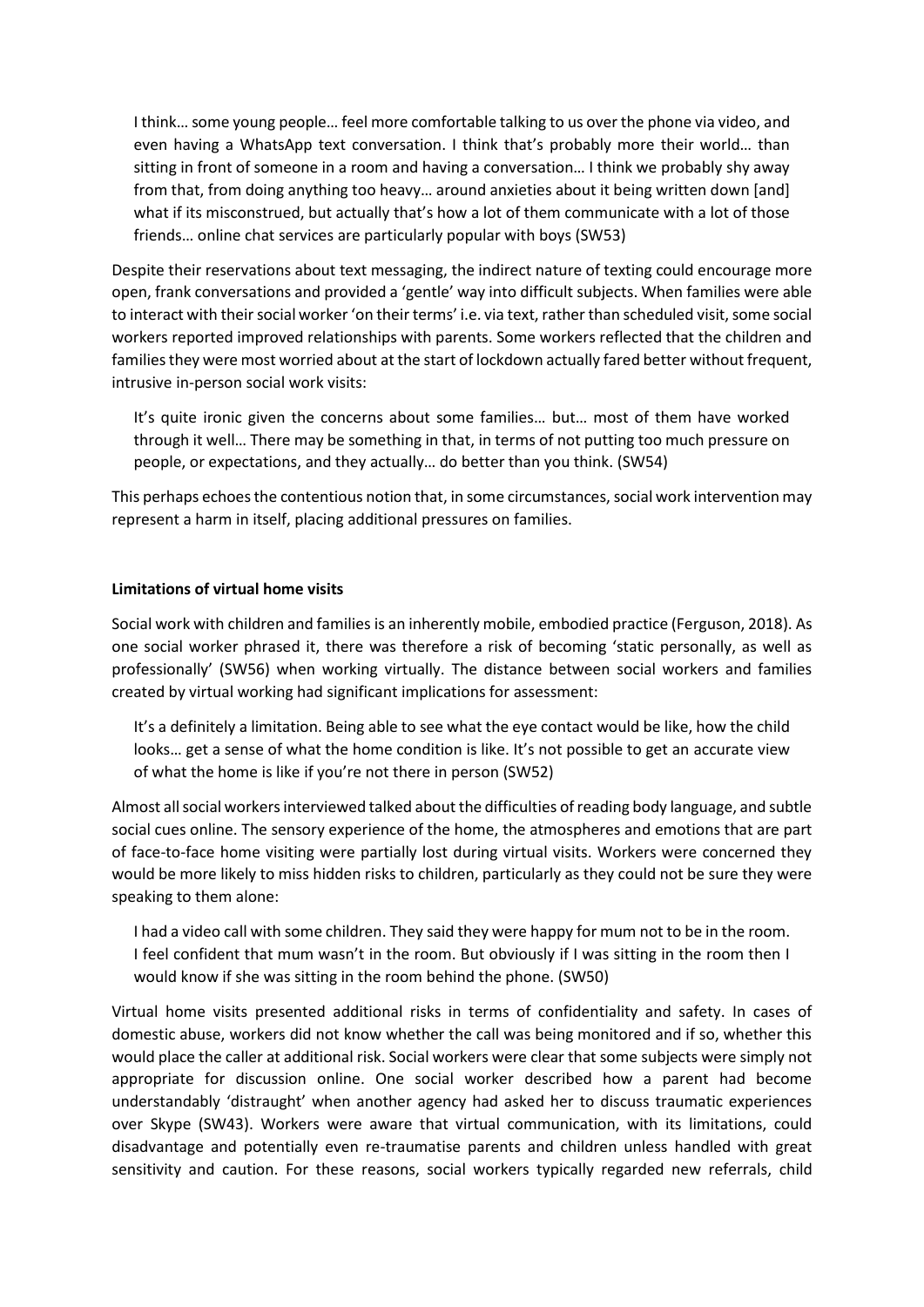welfare concerns and initial assessments as contraindicated for virtual visits. Workers typically undertook these as an essential in-person visit using PPE and social distancing measures as far as possible. Workers reported a distinct qualitative difference between virtual visits where they had a prior relationship with the family, and cases where the first contact took place online. Establishing new relationships online was a challenge for social workers across all areas of practice. Digital exclusion (DfDCMS, 2020) was another significant barrier to virtual visiting:

What surprised me is the number of families who don't have WiFi in their homes and you can't do a video call because you're mindful of not wanting to use their data, or they don't have the signal or aren't able to download (SW47)

Many families could not afford the data costs associated with video calls or did not have a reliable internet connection. For families who were not deemed sufficiently 'high risk' for an essential inperson visit, this meant that they were less able to contact and receive support from their social worker.

### **Discussion**

## **Reflections on virtual home visits**

Virtual working afforded unexpected benefits for social work with children and families, particularly for engaging with young people. However, virtual home visits have significant limitations for initial assessments, particularly in the context of child welfare concerns. Among the social workers we interviewed, there was a general expectation that virtual practice would become 'the new normal' in social work. While many workers could see the opportunities that this afforded, they were deeply concerned that virtual practice would conveniently feed into the cost-cutting, austerity agenda. Working at home allowed social workers to be more responsive to service users. However, back-toback contacts with families, combined with the loss of direct peer support from colleagues could leave workers feeling exhausted and dispirited. When conducting virtual home visits, social workers needed to manage sensitive and confidential discussions. This could be challenging for workers living in shared accommodation, or without a designated office space. Social workers described varying levels of support from their organisations around virtual visits. Some local authorities moved quickly to provide workers with the necessary mobile devices for remote working, others moved more slowly. Having an emotionally supportive team could help workers to manage the challenges of virtual visiting (see Cook *et al,* 2020b). For these reasons, it is vitally important that local authorities regularly review the sustainability of remote working arrangements to ensure worker wellbeing, retention and maintain good practice.

In line with the DfE's (2020) coronavirus guidance, local authorities initially prioritised 'high risk' cases for both in-person and virtual home visits during lockdown. This, together with the 'little and often' approach encouraged by virtual practice meant that some families were being contacted more frequently by their social worker. Social workers reported that some families were understandably distressed and frustrated by this intrusive surveillance in the already stressful context of lockdown. At the time of this research, systems were rapidly being developed to audit contacts with priority 'high risk' cases. It is therefore important that local authorities remain alert to the risk of increasing unnecessary coercive and oppressive interventions with children and families during the pandemic. As a result of the necessary prioritisation of 'high risk' cases, workers were concerned that families in need might become invisible during lockdown. Many social workers were concerned that, in the future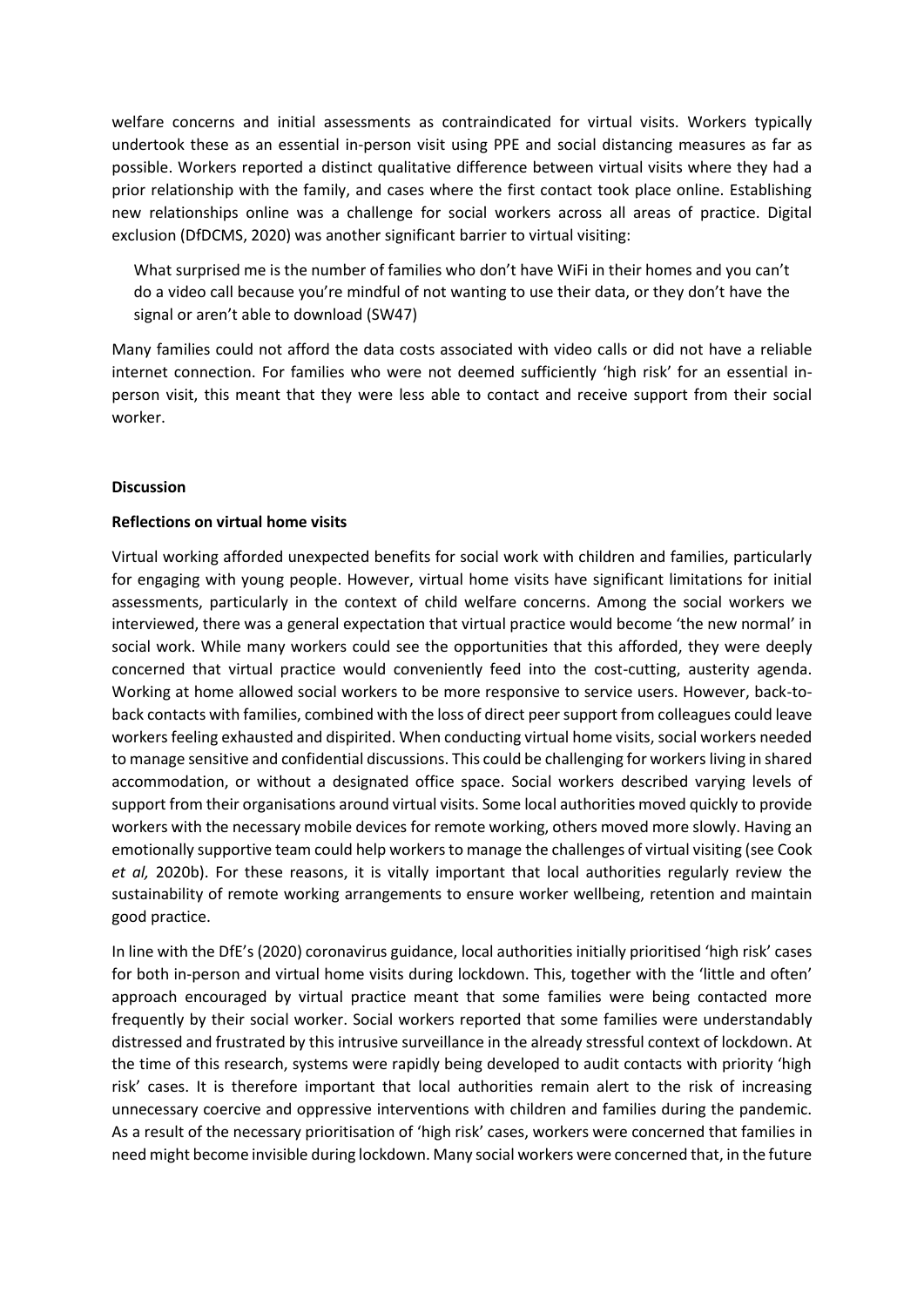they would need to provide greater justification to visit families who did not meet the threshold for safeguarding intervention.

Concerns have been raised about inappropriate assessments during lockdown, and the risk that they may disadvantage and even re-traumatise vulnerable parents (ATD 4th World, 2020). While social workers noted the advantages afforded by virtual practice, many shared the concern that judgements based on virtual visits were 'less robust'. This emphasises the need for judgements made during lockdown to be re-visited and regularly reviewed. Given the ongoing risks posed by COVID-19, it is likely that virtual home visits will be a feature of child and family social work for some time to come. As the infrastructure around virtual practice continues to develop, it may be that child and family social work operates as a hybrid model of virtual and face-to-face practice. There is therefore an urgent need to consult children, young people, parents and carers about their experiences of virtual social work practice.

**Acknowledgments:** We would like to thank the social workers who took part in this study and shared their experiences with us.

## **References**

ATD 4th World (2020) 'Interview with Annie' by ATD 4th World. Social Work 2020 Under Covid-19 Magazine. [https://sw2020covid19.group.shef.ac.uk/2020/06/03/interview-with-annie-by-atd-4th](https://sw2020covid19.group.shef.ac.uk/2020/06/03/interview-with-annie-by-atd-4th-world/)[world/](https://sw2020covid19.group.shef.ac.uk/2020/06/03/interview-with-annie-by-atd-4th-world/)

Baeza, S. Butler, S., Smith, S., McCray, J. (2018) Trampolines and minefields: the use of touch during home-based child protection visits in England. Practice, 31, 3, 187-203.

Braun, V. and Clarke. V. (2006) Using thematic analysis in psychology. Qualitative Research in Psychology, 32, 7, 77-101.

Cook, L.L. (2020) The home visit in child protection social work: emotion as risk and resource for practice. Child and Family Social Work, 25, 1, 18-26.

Cook, L.L and Zschomler, D. Biggart, L. and Carder, S. (2020) The team as a secure base revisited: remote working and resilience among child and family social workers during Covid-19. *Journal of Children's Services.* Accepted, in press.

Department for Education (DfE) (2020) Coronavirus (COVID-19): guidance for children's social care services. [https://www.gov.uk/government/publications/coronavirus-covid-19-guidance-for](https://www.gov.uk/government/publications/coronavirus-covid-19-guidance-for-childrenssocial-care-services)[childrenssocial-care-services.](https://www.gov.uk/government/publications/coronavirus-covid-19-guidance-for-childrenssocial-care-services)

Ferguson, H. (2017) How children become invisible in child protection work: findings from research into day-to-day social work practice. British Journal of Social Work, 47, 4, 1007-2023.

Ferguson, H. (2018) Making home visits: creativity and the embodied practices of home visiting in social work and child protection. Qualitative Social Work, 17, 1, 65-80.

Department for Digital, Culture, Media and Sport (DfDCMS) (2020) Policy Paper: Digital skills and inclusion – giving everyone access to the digital skills they need.

https://www.gov.uk/government/publications/uk-digital-strategy/2-digital-skills-and-inclusiongivingeveryone-access-to-the-digital-skills-they-need